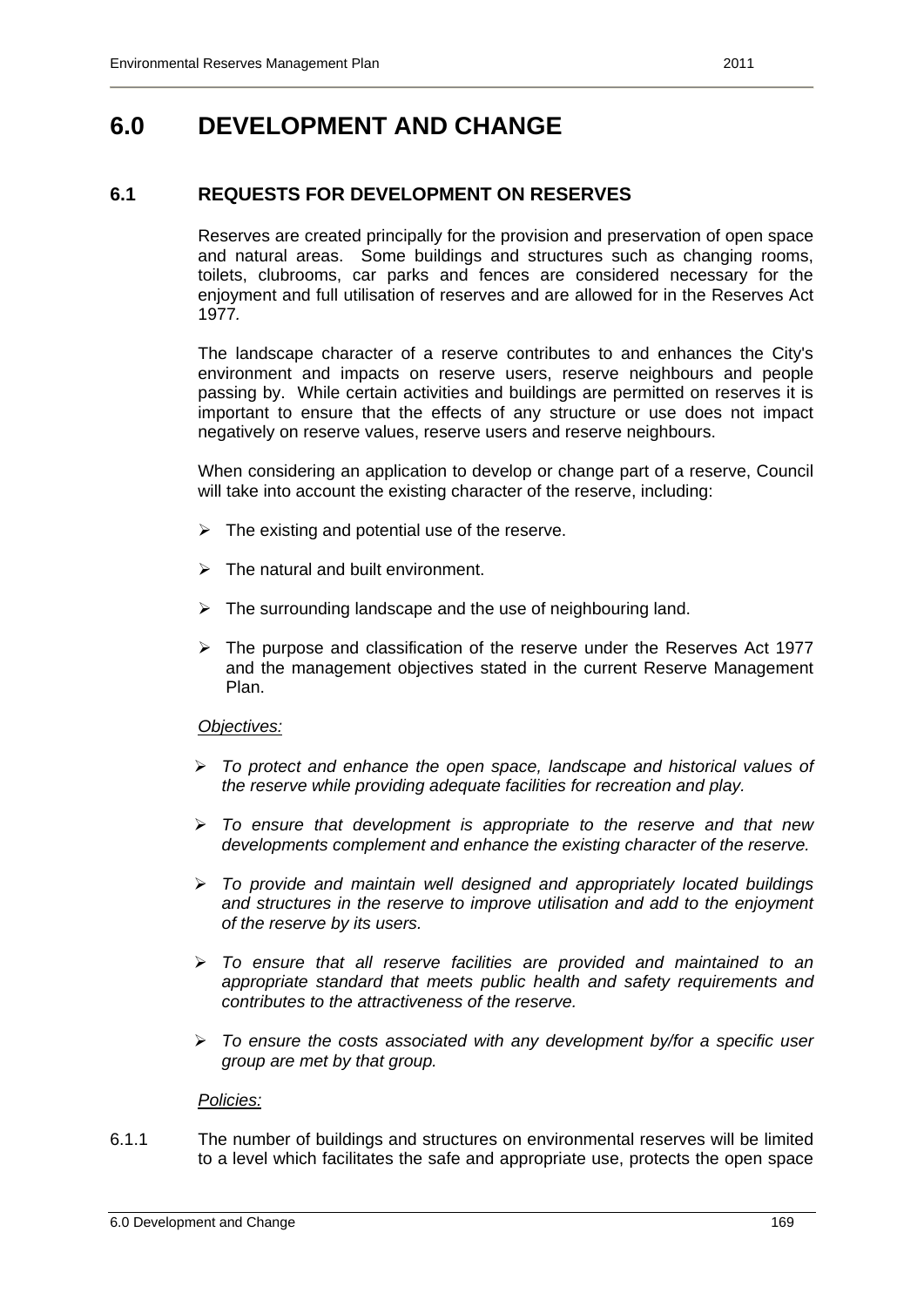and natural amenity values, while being compatible with the purpose and classification of the reserve.

- 6.1.2 Public safety, public benefit and the character of the environment should be taken into account when planning the development of buildings, structures and associated landscaping.
- 6.1.3 The construction of any new buildings or extensions to existing buildings is not permitted unless anticipated in the current Environmental Reserves Management Plan and may be subject to a review or amendment to the Management Plan.
- 6.1.4 The design of the proposal shall be subject to Council approval and shall be in keeping with and complement the surroundings. Buildings and structures shall be placed with regard to reserve values, views and proximity to access points.
- 6.1.5 Exterior colour schemes of buildings and structures shall be approved by Council. The painting and creation of murals (not advertising) on buildings and structures may be considered on submission of a copy of the design and proposed colour scheme to Council.
- 6.1.6 The development shall be designed in a way that limits the opportunity for vandalism.
- 6.1.7 The development will be designed, where practical and feasible, to meet the current national standard and design criteria for access for people with disabilities.
- 6.1.8 The lease or licence to occupy agreement will define the obligations of the building owners on reserve land when the building is no longer required or the club has disbanded. These include removal or disposal of the building and facilities, or on-selling of the building to an approved recreational activity. Any outcome of this will be to the approval of Council.
- 6.1.9 Development plans are required for all development proposals for structures, facilities or buildings on environmental reserves (including alterations and extensions to existing buildings) and will include an assessment of effects. In particular the proposal should address how adverse effects on the values of the reserve will be avoided, remedied or mitigated. The development plan shall include:
	- (a) The location and design of proposed buildings, structures and landscaping including any car parking, lighting, fences and signage and the extent of the area required.
	- (b) Details of the size, scale, visual impact and relationship of the proposal to the surroundings.
	- (c) Any new building requirements as part of the development, or the changed use of existing buildings. Indicate any alterations required for existing buildings.
	- (d) Details of any known or potential liabilities associated with any existing building or structure being added to or modified.
	- (e) Any likely effects (adverse or otherwise) of the proposal on the landscape, environment and reserve users or reserve neighbours including visibility into and through the reserve and public safety.
	- (f) Details of any change or removal of any existing trees or vegetation.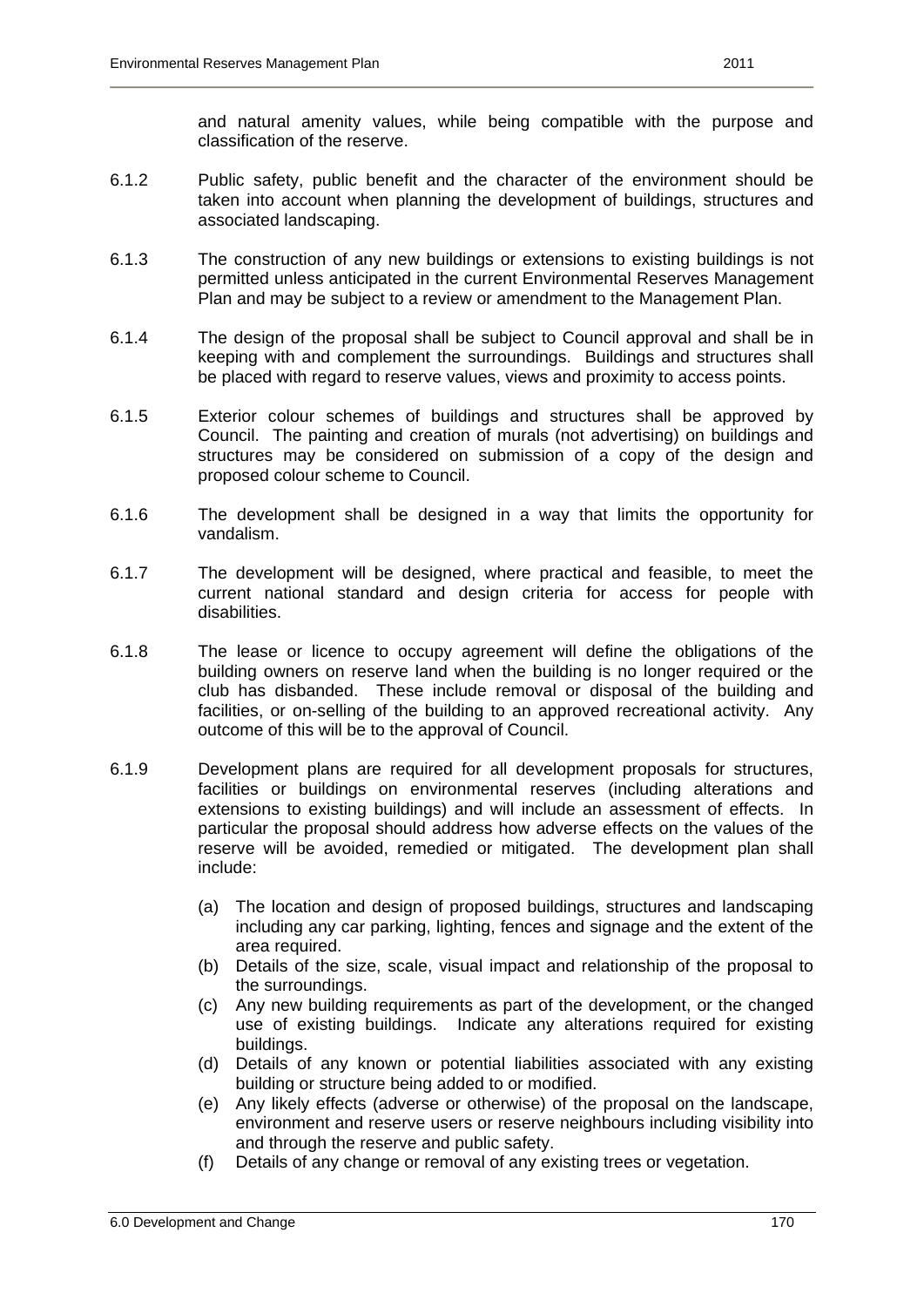- (h) Details of any change or disruption to network utility infrastructure and details of infrastructure required as part of the development.
- (i) Details of any specific landscaping requirements species, screening or shelter.
- (j) Consideration of existing users (both formal and informal) and the impact of this proposal on them. Any issues of public access, thoroughfare and egress on reserves and into any buildings and the loss of any open space including during construction phase.
- (k) Details of any discussions with existing user groups.
- (l) Anticipated user numbers and the times of use.
- (m) Details of anticipated life of the structure and future maintenance requirements.
- (n) Details as to who will be responsible for all future maintenance and insurance for the buildings and structures. Acknowledgement of the club or group's responsibility if or when the building is no longer required or if the club disbands.
- (o) Details of the anticipated completion date and any plans to stage the development.
- (p) Any other matters arising as determined by Council.